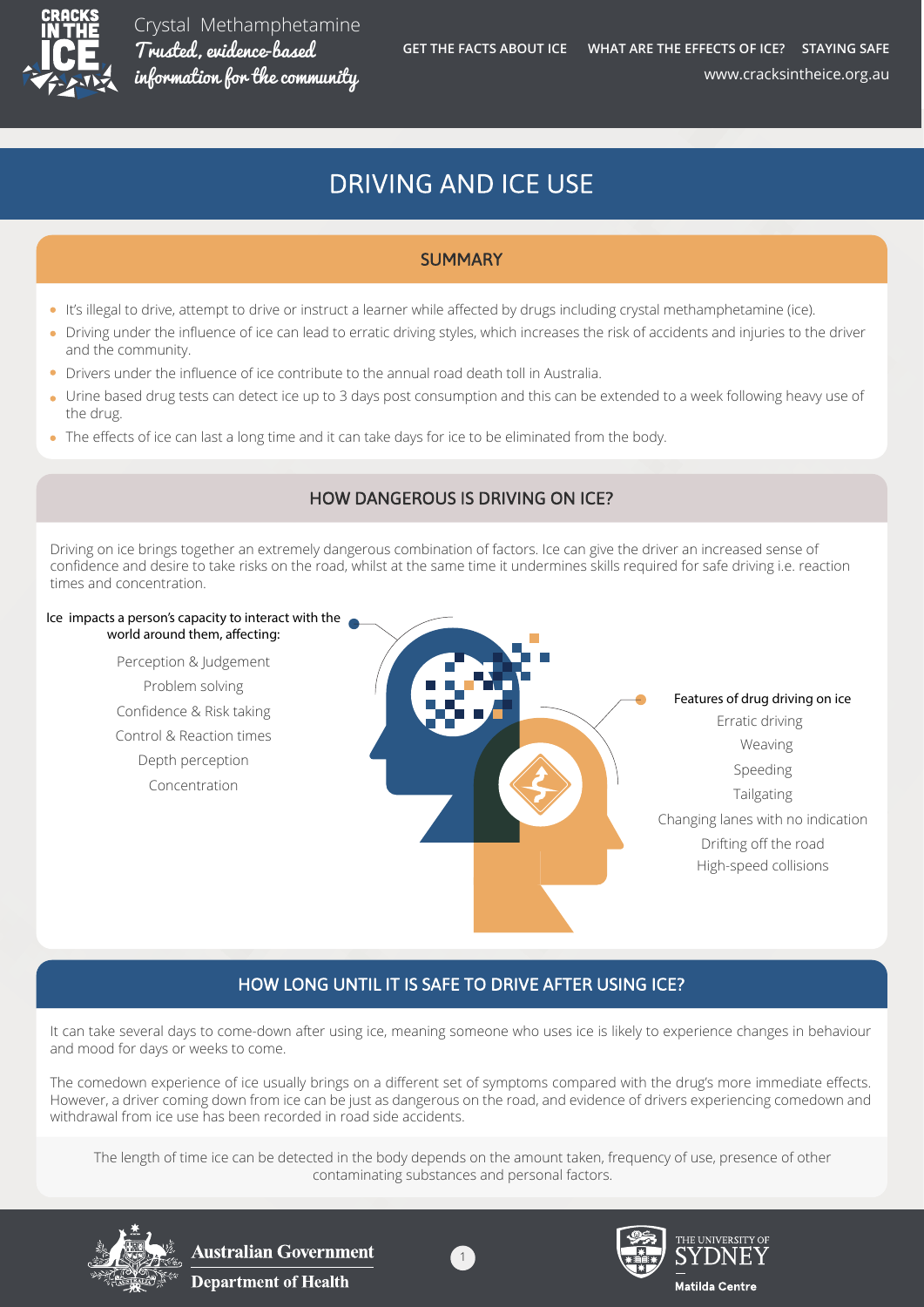

| 'COMEDOWN'/ WITHDRAWAL                     | <b>IMPACTS SAFE DRIVING SKILLS</b>                                                                         |
|--------------------------------------------|------------------------------------------------------------------------------------------------------------|
| Exhaustion and increased need for sleep    | Making it difficult to pay attention for prolonged periods,<br>possible fatigue and sleepiness.            |
| Headaches, dizziness and blurred vision    | Impairing peripheral vision and reducing ability to pick up on<br>changing traffic conditions and details. |
| Irritability and feeling down or depressed | Reduced emotional control can affect decision making on the<br>road and can increase risk-taking.          |

## DRUG TESTING AND PENALTIES INVOLVED

It is an offence in all Australian states and territories to drive under the influence of a drug (or alcohol). A saliva swab test may be used during random breath tests to detect the presence of illicit substances such as ice. If the test is positive, a further saliva test and/or urine or blood sample may be taken, which will be taken for analysis in a police forensic laboratory. If the second saliva test is positive, the driver is directed not to drive for 24 hours. If the laboratory results show a positive test for an illicit drug, the driver will be issued with a court notice.

In contrast to alcohol, where people must have more than a prescribed concentration of alcohol in their blood to be charged with an offense, there is no legal limit for driving after using an illegal drug. The presence of any level of an illicit drug in a driver's system is enough evidence to prove they are driving under the influence of that drug.

A charge of driving under the influence (DUI) has serious penalties including loss of licence, fines and jail time. All states and territories in Australia have roadside drug testing for ice. The maximum penalties for driving under the influence of methamphetamine and other illicit drugs are different for each state and territory. For more information please visit the **'laws about ice'** section of *Cracks in the Ice.*

If you suspect that someone is on ice and considering driving, alert the police.



**Australian Government Department of Health** 





THE UNIVERSITY OI